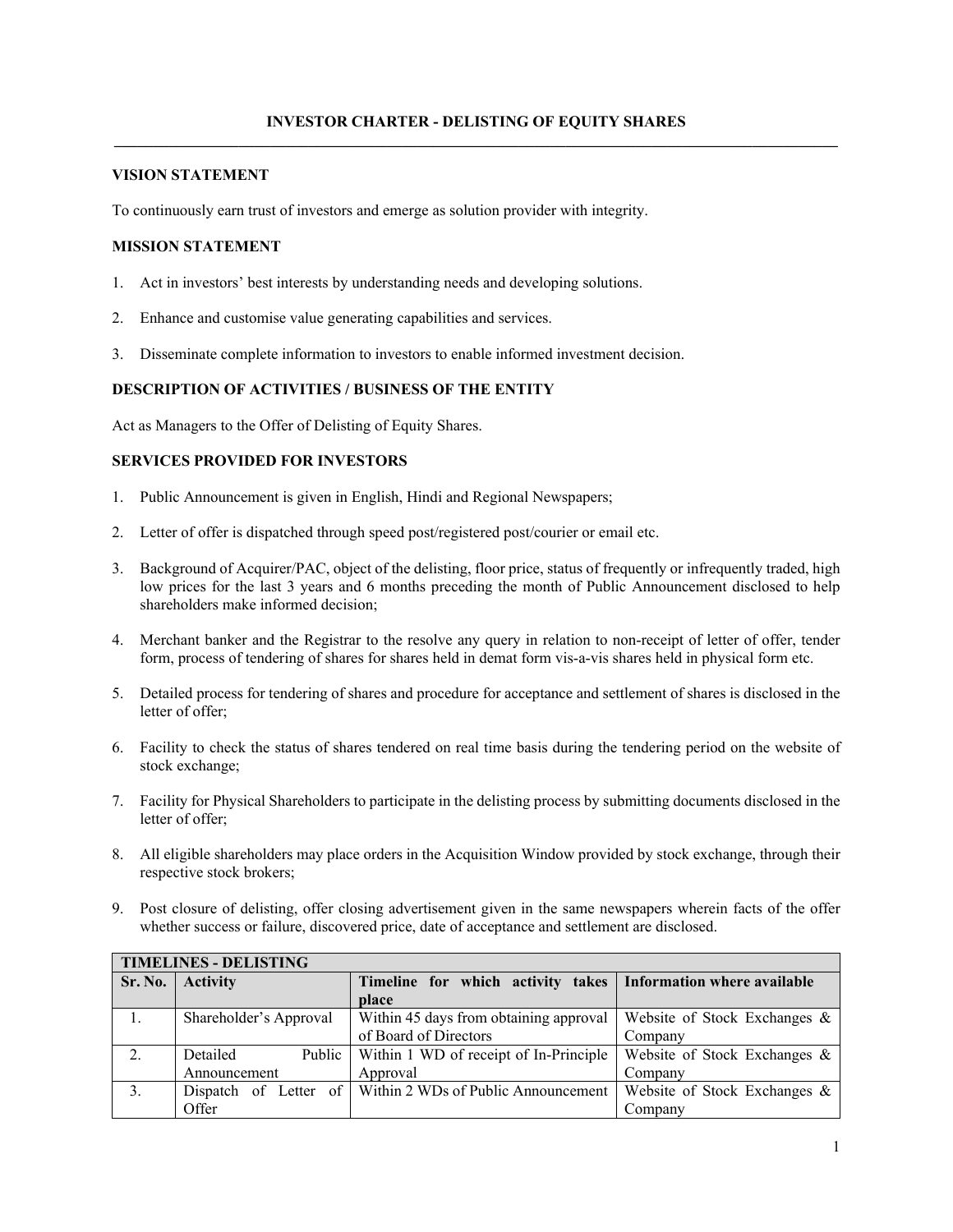| <b>TIMELINES - DELISTING</b> |                             |                                         |                                  |  |  |  |
|------------------------------|-----------------------------|-----------------------------------------|----------------------------------|--|--|--|
| Sr. No.                      | <b>Activity</b>             | Timeline for which activity takes       | Information where available      |  |  |  |
|                              |                             | place                                   |                                  |  |  |  |
| 4.                           | Offer Opening               | Within 7 WDs from detailed public       | NA                               |  |  |  |
|                              |                             | announcement                            |                                  |  |  |  |
| 5.                           | Availability of letter of   | Till issue closure date                 | Website of Stock Exchanges $\&$  |  |  |  |
|                              | offer<br>Form<br>and<br>of  |                                         | Company                          |  |  |  |
|                              | Acceptance                  |                                         |                                  |  |  |  |
| 6.                           | Availability of material    | Till issue closure date                 | Address given in Letter of Offer |  |  |  |
|                              | documents for inspection    |                                         |                                  |  |  |  |
|                              | by Shareholders             |                                         |                                  |  |  |  |
| 7.                           | Closing of the Delisting    | On 5th WDs                              | Stock Exchanges website          |  |  |  |
|                              | Offer                       |                                         |                                  |  |  |  |
| 8.                           | and<br>Acceptance           | Within 5 WDs from post offer public     | Stock Exchanges website          |  |  |  |
|                              | <b>Settlement of Shares</b> | announcement or through secondary       |                                  |  |  |  |
|                              |                             | market settlement mechanism as the      |                                  |  |  |  |
|                              |                             | case may be                             |                                  |  |  |  |
| 9.                           | of<br>offer<br>Date<br>post | Within 2 WDs of closure of bidding      | Website of Stock Exchanges $\&$  |  |  |  |
|                              | advertisement               | period                                  | Company                          |  |  |  |
| 10.                          | Dispatch of Exit letter to  | After delisting order of stock exchange | Website of Company               |  |  |  |
|                              | residual shareholders       | and remains valid for 1 year            |                                  |  |  |  |

# **RIGHTS OF INVESTORS**

- 1. All the Public Shareholders registered or unregistered, who own fully paid equity shares of the Company any time before the closure of the Open Offer are eligible to participate in the Open Offer.
- 2. Rights to inspect the material documents as listed out in the letter of offer during the tendering period.
- 3. Shareholders can obtain letter of offer along with tender forms from the Registrar to the offer or Manager to the offer and can also download from the website of the Stock Exchanges.

### **DO'S AND DON'TS FOR THE INVESTORS**

### **Do's**

- 1. Ensure completed Tender Forms are submitted within the period stipulated in the Letter of Offer;
- 2. Ensure the demat account and the PAN belong to the same eligible shareholder;
- 3. In case shares are held in physical Form, shareholder should ensure that the correct share certificates are attached along with the Tender Form;
- 4. Ensure that the signatures registered with the Company and the signature on the Tender Form are the same.
- 5. In case any person has submitted Equity Shares in physical form for dematerialisation, such Eligible Shareholders should ensure that the process of getting the Equity Shares dematerialised is completed well in time so that they can participate in the Offer before Offer Closing Date.

### **Don'ts**

- 1. Offer by Shareholders will be rejected if the terms and process mentioned in the Letter of Offer are not followed;
- 2. Shareholders who are holding Physical Shares as on the Record Date should not submit incomplete Tender Form and other documents for placing their bid in demat form;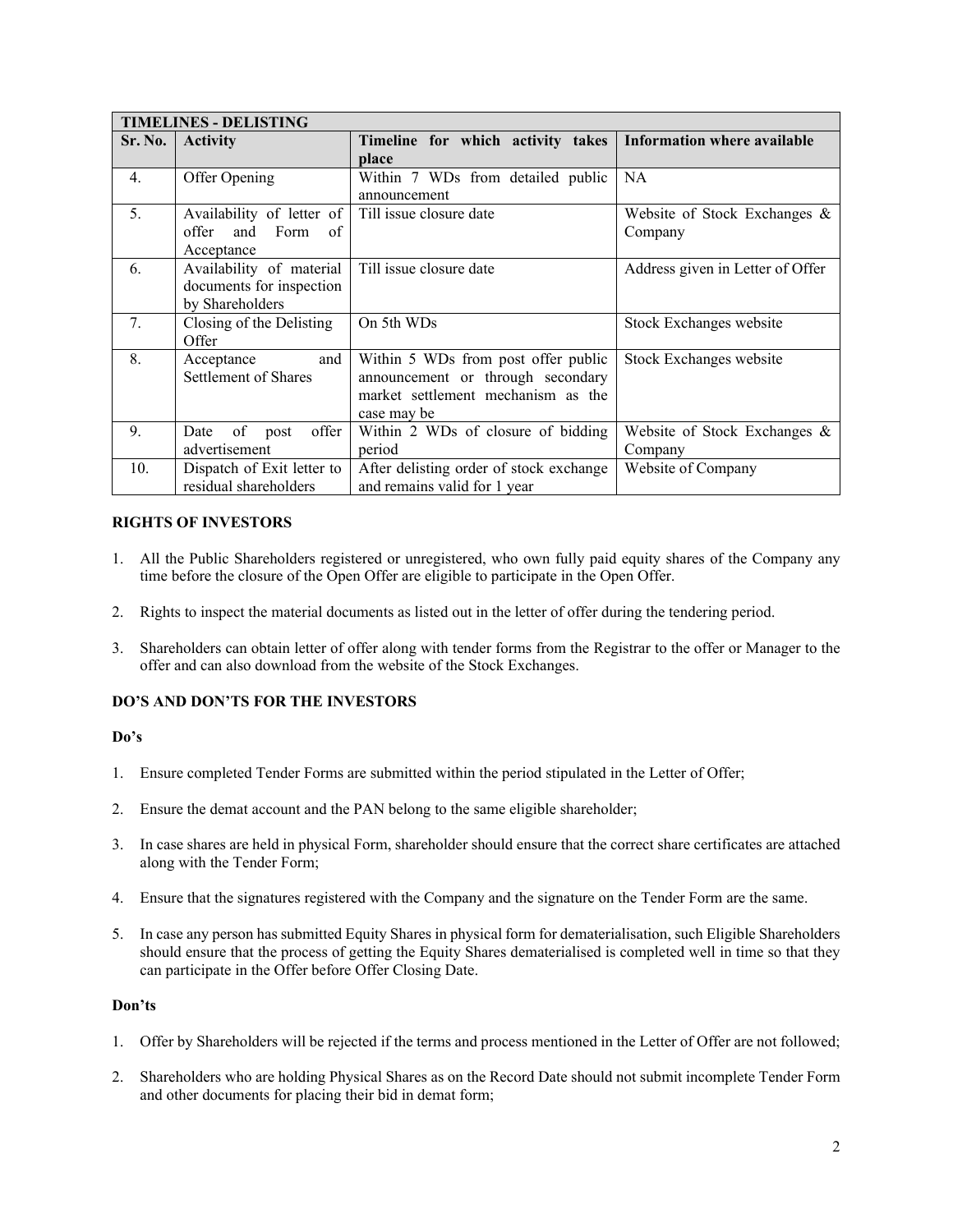- 3. There should be no name mismatch in the demat account of the Eligible Shareholder and PAN; or
- 4. There should not be any restraint order of a Court/any other competent authority for transfer/disposal/ sale;
- 5. The title to the Equity Shares should not be under dispute and there should not be any restraint.

# **INVESTOR GRIEVANCE REDRESSAL MECHANISM AND HOW TO ACCESS IT**



# **TIMELINES FOR RESOLUTION OF SHAREHOLDER GRIEVANCES IN BUYBACK**

| Sr.            | <b>Activity</b>                                                                          | No.           |
|----------------|------------------------------------------------------------------------------------------|---------------|
| No.            |                                                                                          | calendar days |
|                | Shareholder grievance received by the manager to the offer                               |               |
| $\overline{2}$ | Manager to the offer to identify the concerned intermediary and it shall be endeavoured  | $T+1$         |
|                | to forward the grievance to the concerned intermediary/ies on T day itself               |               |
| $\mathcal{E}$  | The concerned intermediary/ies to respond to the manager to the offer with an acceptable |               |
|                | reply                                                                                    |               |
| 4              | Shareholder may escalate the pending grievance, if any, to the functional head / head of | $T + 21$      |
|                | department of manager to the offer                                                       |               |
| .5             | Manager to the offer, the concerned intermediary/ies and the Shareholder shall exchange  | Between T and |
|                | between themselves additional information related to the grievance, wherever required    |               |
| 6              | Manager to the offer to respond to the Shareholder with the reply                        | Upto $X+3$    |

Best efforts will be undertaken by manager to the offer to respond to the grievance within T+30

### **Nature of shareholder grievance for which the aforesaid timeline is applicable**

- 1. Delay in receipt of consideration upon acceptance of shares
- 2. Any other grievance as may be informed from time to time

#### **Mode of receipt of investor grievance**

The following modes of receipt will be considered valid for processing the grievances in the timelines discussed above: